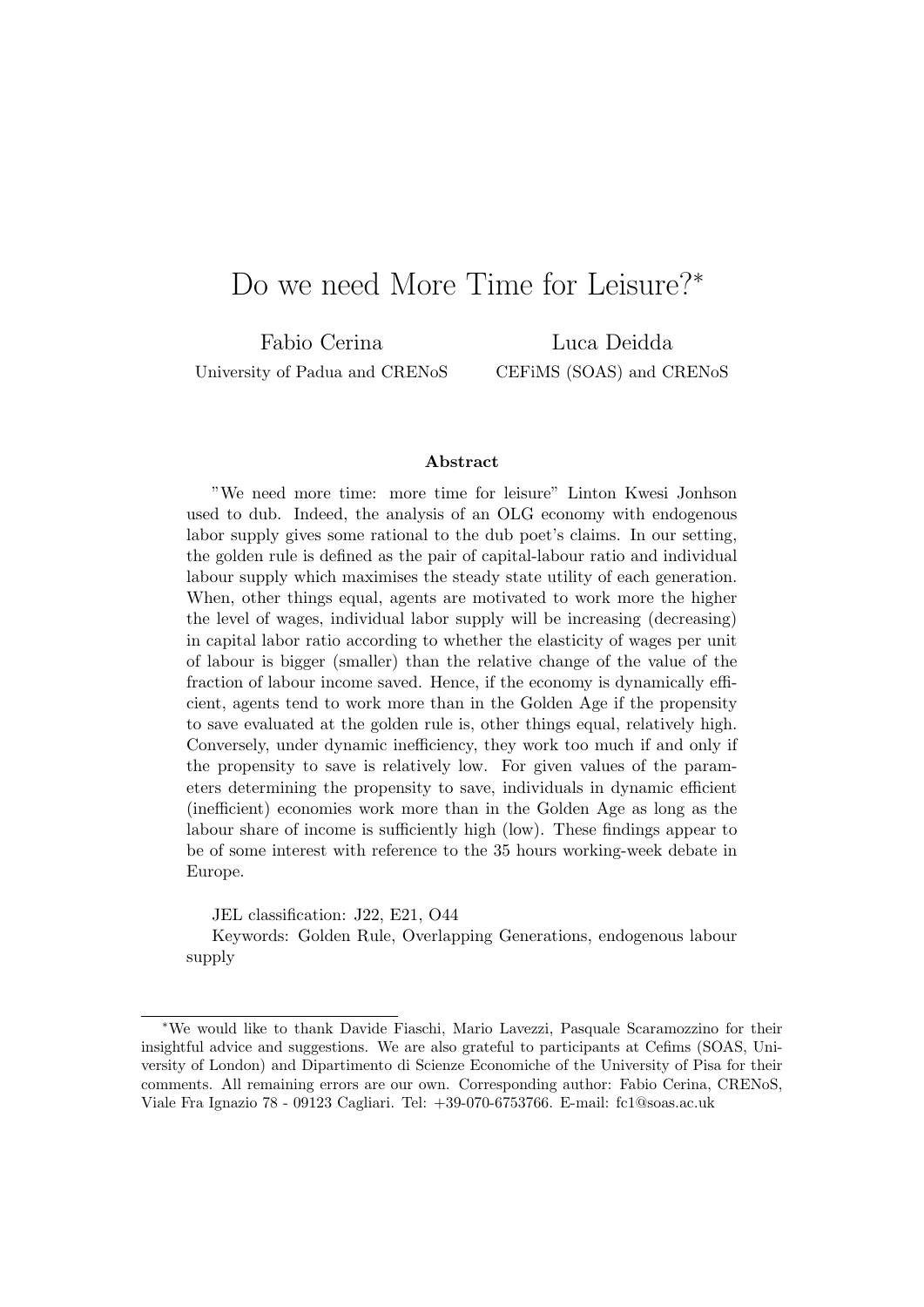### 1. Introduction

Since the works by Phelps (1961,1962, and 1965) dynamic efficiency is a key issue in long run growth analyses. As it has been shown by Samuelson (1958) and Diamond (1965) infinite-horizon competitive economies with finite-lived agents can reach a steady state in which the marginal rate of return to physical capital is lower than the growth rate of population. Such a situation is described as one of dynamic inefficiency to the extent that a Pareto improvement can be implemented through an intergenerational redistribution scheme from young to old individuals opportunely tuned so to achieve the Golden Rule, i.e. the constant level of physical capital which maximises per capita consumption of each generation. The empirical evidence produced by Abel et al. (1989) suggests that economies such as the US and the OECD nations are dynamically efficient (see also Feldstein and Summers (1977)). This offers a theoretical justification of why several economists have argued in favour of policies aimed at increasing the propensity to save. Indeed, as shown by Jappelli and Pagano (1999), while forcing higher savings by repressing consumption credit would -in an Overlapping generation (OLG) modelbe detrimental for the welfare of the very first generation, all subsequent generations would experience a welfare gain if the economy is dynamically efficient to start with. Hence, their statement that "[...] the Pareto criterion is extremely demanding and need not forestall all policies intervention. Even there is not obvious candidate for a social welfare function when households are not altruistically linked, any benevolent planner will try to trade-off the interests of current and future generations by weighting their utility appropriately [...]". Other authors, like for instance Ibbotson (1987) and Mishkin (1984) find that the mean value of riskless interest rates in the US and other countries as well was well below the economy's average growth rate over the sixty years' period from the 20s to the 80s. Accordingly, one should recommend an intergenerational redistribution aimed at slowing the accumulation of capital.

Independently of the endless debate on whether economies are dynamically efficient or not<sup>1</sup>, the fact that market economies might fail to achieve what Phelps defines Golden Age constitutes a general motivation for the large literature focusing on welfare properties of long run growth paths and related issues of government intervention. Much of this literature has been based on the hypothesis of inelastic labour supply. Empirical evidence suggests that aggregate labour supply moves over time both at high frequencies (see Lucas and Rapping (1969), Hansen (1985) and Rogerson (1988)), and low frequencies (see Maddison (1991), (1995) and Evans et al. (2001)). Such evidence, motivates the study dynamic models with endogenous labour supply at least on two different grounds:  $i$ , what are the

<sup>1</sup>Blanchard and Fisher (1989) argue that the debate is still open.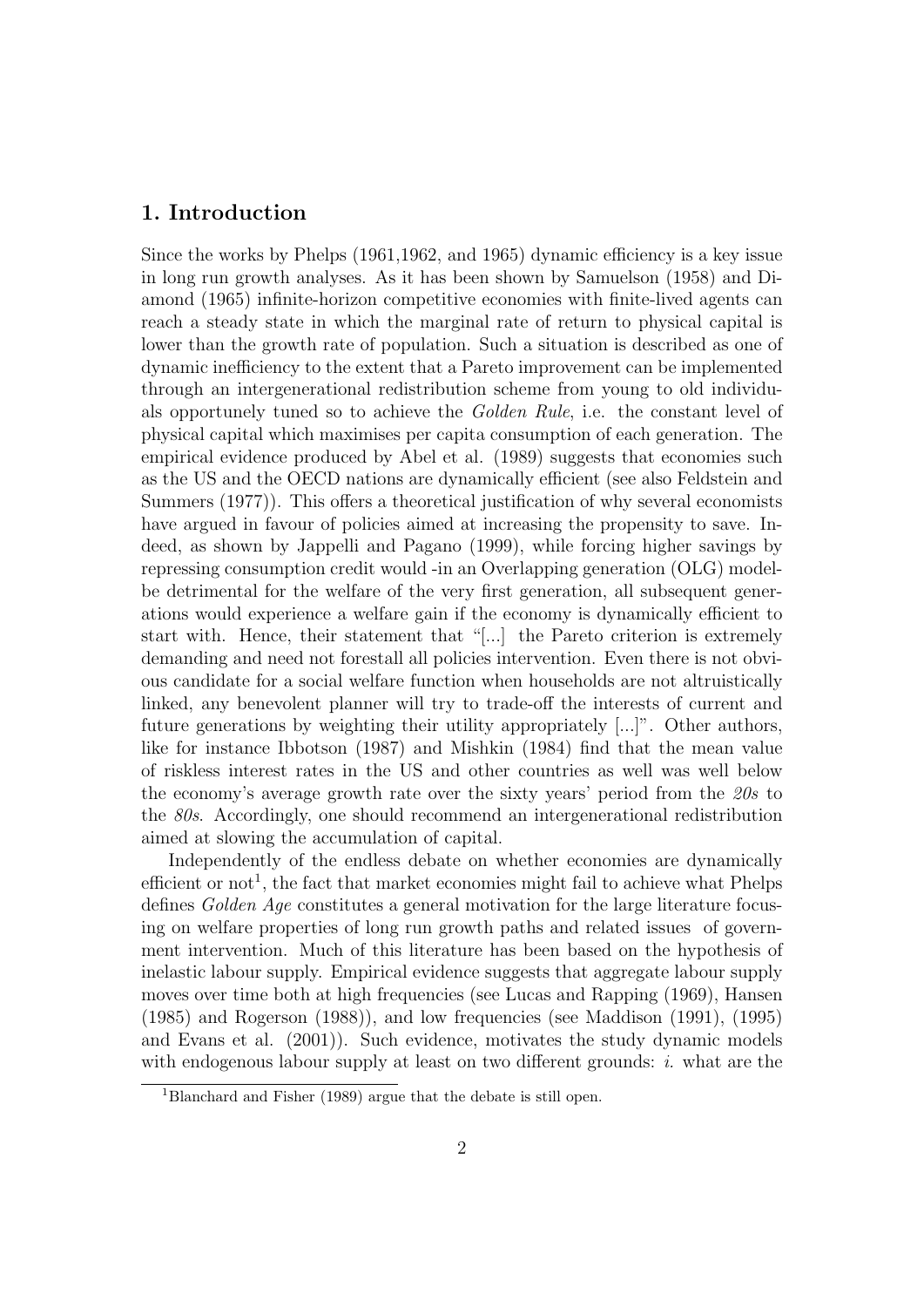consequences of labour supply decisions for the steady state stock of accumulable inputs;  $ii$ . how labour supply changes with the steady state level of accumulable inputs. In relation to point  $i$ , there is a well established literature, that reconsiders, under the hypothesis of endogenous labour supply, various benchmark results in growth theory obtained with inelastic labour supply like for instance the growtheffects of taxation (Stokey and Rebelo 1995)), the accumulation of human capital (Ortiguera 2000, Duranton, 2001), and the interplay between portfolio and retirement decision (Kingston 2000). Some of these studies are however based on Ramsey-type of models and have therefore little to say about the dynamic efficiency properties of the decentralised steady-state equilibria. Others, while based on OLG frameworks, neither look at the golden value of individual labour supply, nor they provide an analysis of how labour supply differs from its golden value depending on the steady state level of capital accumulation. Both these two aspects appear to be relevant from a welfare view-point: a. What is the golden rule level of labour supply? b. Do we tend to work too much or too little when the economy is dynamically efficient or inefficient? c. Can labour supply be exogenously modified to achieve the *Golden Age*?

This paper constitutes a prime attempt to address these three questions. We restrict our attention to a standard Diamond model in which production is characterised by decreasing returns in accumulable inputs and agents, who are identical and live for two periods, have a linearly-separable utility function defined over consumption in both periods, and leisure; they offer labour in their first period of time and they finance life-time consumption with the resulting salary. From a technical point of view the paper is very close to Nourry (2001) and Nourry and Venditti (2001) who provide a more general analysis of the dynamics of OLG models with endogenous labour supply. However, differently from these contributions, we focus our analysis on the welfare properties of the steady state achieved by the laissez faire economy.

The standard OLG model we consider yields a the steady state equilibrium such that the level of labour supply is a function of the steady state level of capital. The Golden Age is consequently defined as the pair of capital labour ratio and labour supply which maximises the steady state utility of the representative agent subject to the typical resource constraint faced by a benevolent dictator. Clearly enough, steady state labour supply being determined by steady state capital implies that labour does not play any role as a policy to achieve the Golden Age. But, how much do we work with respect to the golden rule level of labour supply if our decentralised economy is typically characterised by a rule of capital accumulation which is generally different from the golden one? Our finding is that individual labor supply will be increasing (decreasing) in capital labor ratio according to whether the relative change (elasticity) of wages per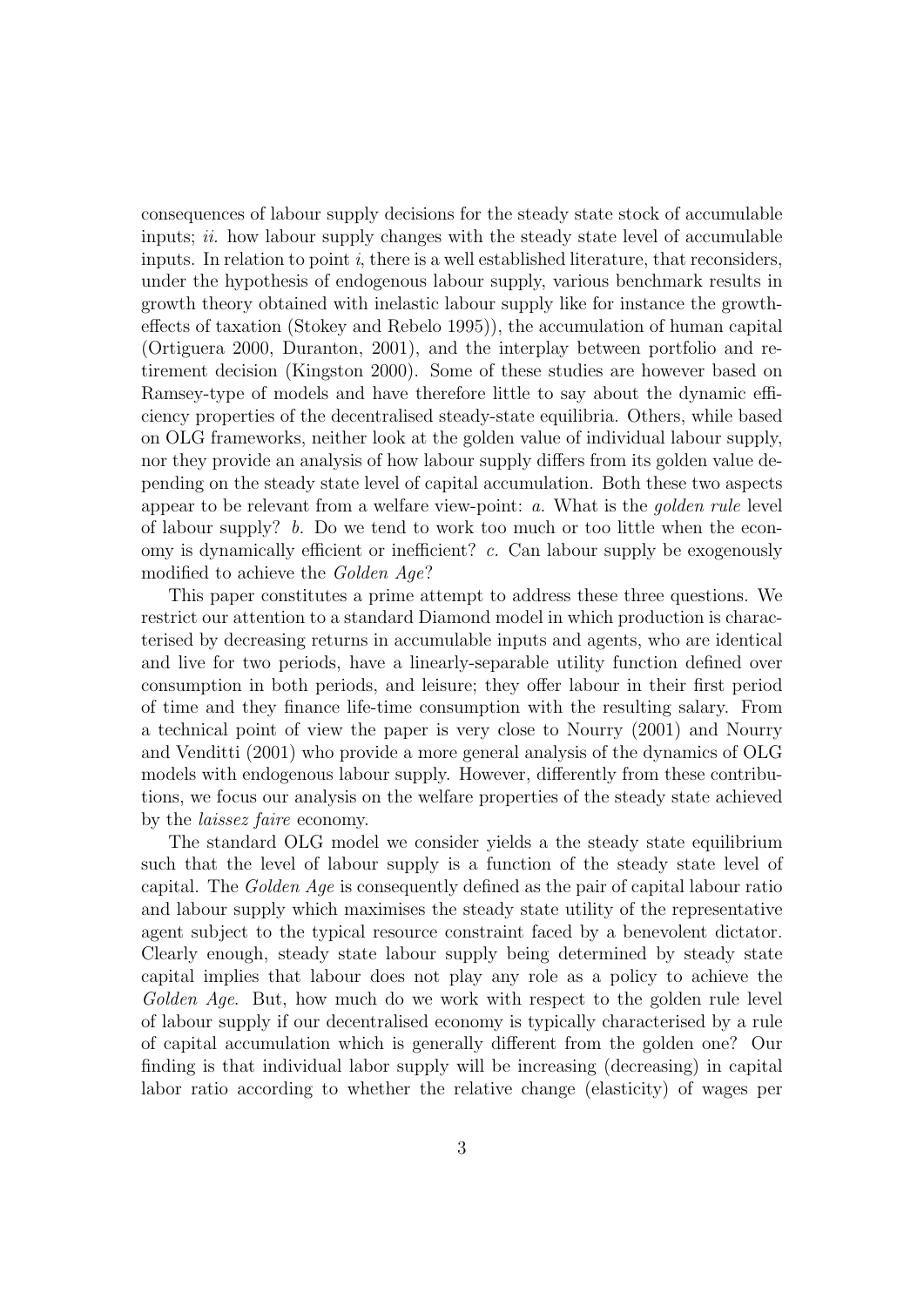unit of labour is bigger (smaller) than the relative change of the value of the fraction of labour income saved. Noting that the elasticity of wages with respect to capital is positive, while the relative change in the value of savings per unit of income with respect to capital is negative due to decreasing marginal returns to capital accumulation, provides the intuition behind the result. As capital increases, leisure becomes a relatively cheaper good whenever the sum of the effects on the level of wages and the value of savings per unit of income is negative. If so, a person who cares about leisure will decide to work less. Accordingly, given a certain level of the elasticity of wages and interest rates with respect to capital, in a situation of dynamic efficiency agents will work too much compared to the golden rule level of labour supply if the propensity to save is sufficiently low. From another perspective, agents work too hard in a dynamically efficient economy, if the labour share of income is, other things equal, sufficiently high. This result has some potential implications for the 35 hours-debate in Europe, which up until now has been questioned from an academic perspective mainly within standard labour economics literature such as in the case of Marimon and Zilibotti (1999). Is the request for a reduction in the length of the working week set by law justifiable on the basis of dynamic efficiency considerations? Assuming European countries are dynamically efficient, the answer depends on the magnitude of their labour share, and on whether in these economies the ratio of capital per unit of effective labour is moving towards its golden level. A rough calibration of the model, suggests that workers in dynamic efficient economies work too much compared to the golden rule level of labour supply if the labour share is greater than a critical value which lies between 69.7 and 77.5 depending on parameter values. The empirical evidence about OECD countries proposed by Bentolilla and Saint-Paul (1999) suggests that in the 90s countries like the US or Japan have a labour share around 67%, UK, Sweden and Finland have a labour share greater than 70%, while Italy, France and Germany have  $63\%$ , which is smaller than the figures for the  $80s$ and the 70s. According to these figures, and given the rough calibration exercise we did, countries like the UK, Sweden, and Finland would be working too hard compared to the golden rule level of labour supply. In our view, such a comparison suggests that it might probably worth to obtain more accurate estimates of the labour share of income for European countries today, as well as on whether these countries are moving toward the golden age, in order to establish whether we should argue against or in favour of a reduction of the working week based on the simple dynamic efficiency considerations we developed in this paper.

The paper is organised as follows. Section 2 presents the model. Section 3 describes the dynamics and the steady state properties. Section 4 carries out the welfare analysis. A final section concludes.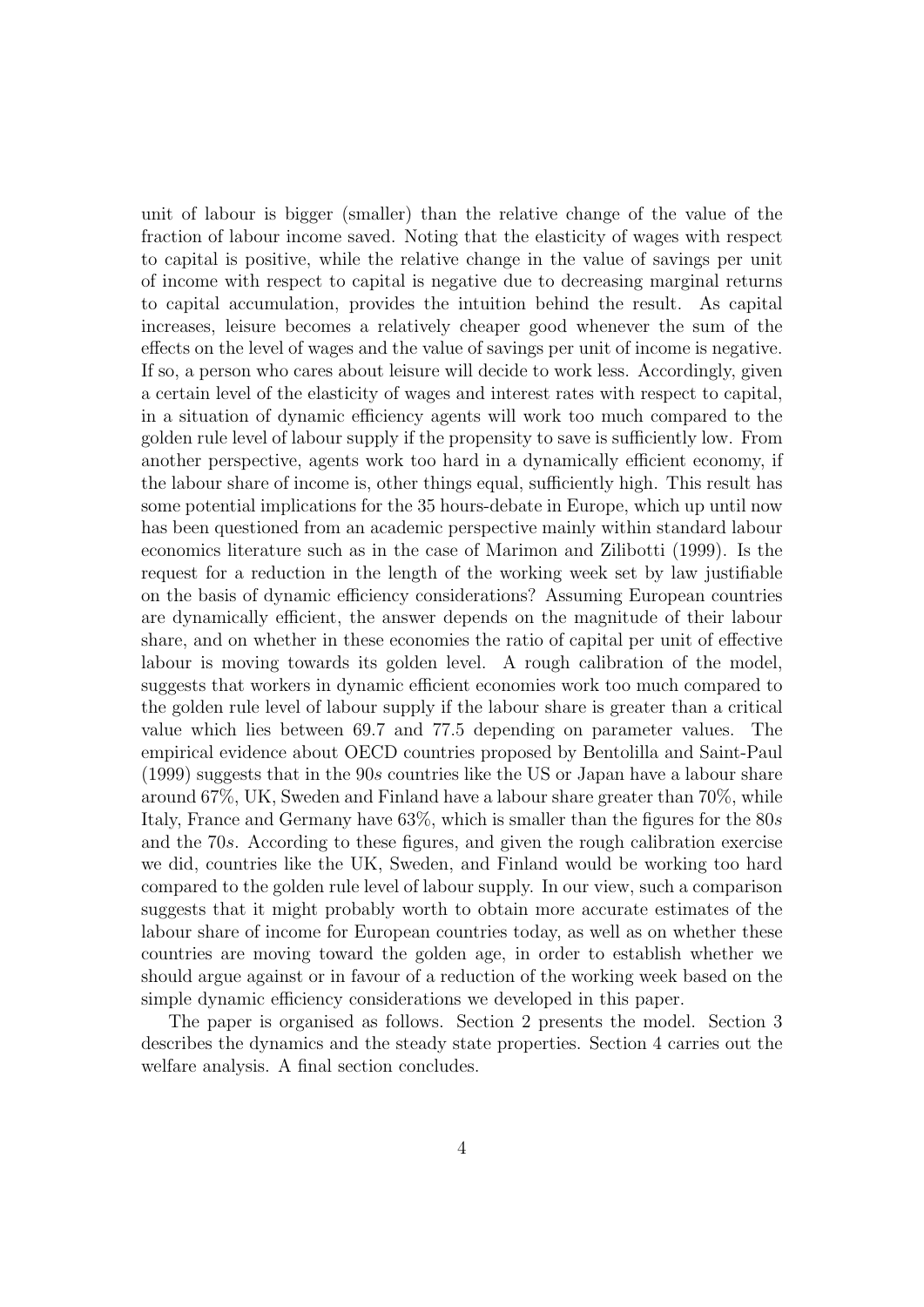### 2. The Model

We consider a perfectly competitive one-good closed economy populated by a continuum of size 1 of infinitely-lived atomistic firms and overlapping generations of individuals. At each time t a new generation of  $N_t$  individuals is born. Each of these individuals lives for two periods and gives birth to  $1 + n$  individuals in her/is second period of life. Hence, the generation-size evolves according to  $N_{t+1} = (1+n)N_t$ . All individuals are born with no inheritage. In the first period of their life they supply labour to firms, consume part of the resulting income and save the rest to finance second period consumption. They all have identical preferences described by the following CES function

$$
U_t = \frac{1}{1 - \sigma} \left( c_{1t}^{1 - \sigma} + \frac{1}{1 + \rho} c_{2t + 1}^{1 - \sigma} + b(1 - l_t)^{1 - \sigma} \right),\tag{2.1}
$$

where  $U_t$  is the individual utility of a member of generation t,  $c_{1t}$  and  $c_{2t+1}$  represent consumption in the first and the second period of life respectively,  $l_t \in [0, 1]$  is labour supply,  $\rho$  is the subjective discount rate, b and  $\sigma$  are positive parameters.

Firms use a constant return to scale technology described by

$$
Y_t = F(K_t L_t) = K_t^{\alpha} L_t^{1-\alpha},
$$
\n(2.2)

where  $Y_t$  is production,  $K_t$  is physical capital,  $L_t$  is labour and  $\alpha < 1$  is the capital's product-share. Labour and capital are paid their marginal productivity:

$$
w_t = (1 - \alpha)K_t^{\alpha} L_t^{-\alpha} \tag{2.3}
$$

$$
r_t = \alpha K_t^{\alpha - 1} L_t^{1 - \alpha} - \delta,\tag{2.4}
$$

where  $\delta > 0$  is the depreciation rate of capital.

#### 2.1. The individual problem

Each young individual maximises (2.1) subject to the standard constraint

$$
c_{1t} + \frac{c_{2t+1}}{R_{t+1}} = w_t l_t, \tag{2.5}
$$

where  $R_{t+1} = 1 + r_{t+1}$  is the gross interest rate. Condition (2.5) states that the present value of consumption should be equal to the labour income  $w_t l_t$ . The Lagrangean associated with the maximisation problem is

$$
L = \frac{1}{1 - \sigma} \left( c_{1t}^{1 - \sigma} + \frac{1}{1 + \rho} c_{2t+1}^{1 - \sigma} + b(1 - l_t)^{1 - \sigma} \right) + \lambda (w_t l_t - c_{1t} - \frac{c_{2t+1}}{R_{t+1}}), \quad (2.6)
$$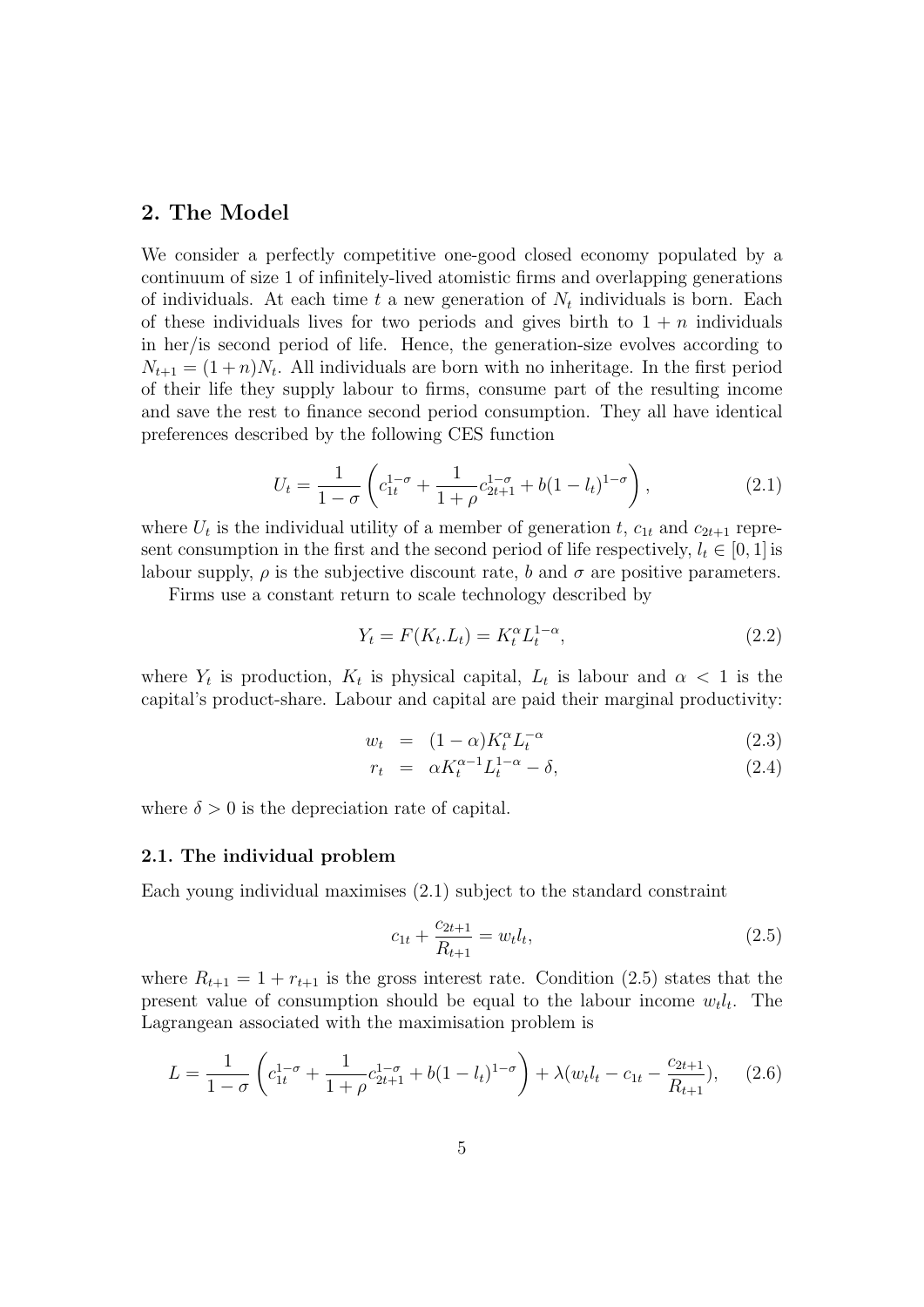where  $\lambda$  is the lagrangean multiplier. The solution implies the following saving  $(S_t^*)$  and labour supply  $(l_t^*)$  optimal choices

$$
S_t^* = \frac{1}{(1+\rho)^{\frac{1}{\sigma}} R_{t+1}^{\frac{\sigma-1}{\sigma}} + 1} w_t l_t^* = s(R_{t+1}) w_t l_t^* \tag{2.7}
$$

$$
l_t^* = \frac{\left((1+\rho)^{\frac{1}{\sigma}} + R_{t+1}^{\frac{1-\sigma}{\sigma}}\right)}{\left((1+\rho)^{\frac{1}{\sigma}} + R_{t+1}^{\frac{1-\sigma}{\sigma}}\right) + w_t^{\frac{\sigma-1}{\sigma}}(1+\rho)^{\frac{1}{\sigma}}b^{\frac{1}{\sigma}}} = l\left(R_{t+1}, w_t\right),\tag{2.8}
$$

where

$$
s(R_{t+1}) = \frac{1}{(1+\rho)^{\frac{1}{\sigma}} R_{t+1}^{\frac{\sigma-1}{\sigma}} + 1}
$$
\n(2.9)

is the propensity to save. As usual, savings are increasing in  $R_{t+1}$  for  $\sigma < 1$  and decreasing otherwise.<sup>2</sup> Similarly, for the labour supply,  $\sigma < 1$  implies  $\partial l_t^* / \partial w_t > 0$ and  $\partial l_t^*/\partial R_{t+1} > 0$ , while the opposite is true for  $\sigma > 1$ .<sup>3</sup> Finally,  $S_t^*$  is increasing in  $w_t$  if  $\sigma < 1$  holds while the impact of a change in  $w_t$  is ambiguous if  $\sigma > 1$ holds.<sup>4</sup> Summing up we have,

<sup>2</sup>Differentiation of  $S_t^*$  with respect to  $R_{t+1}$  yields

$$
\frac{\partial S_t^*}{\partial R_{t+1}} = \frac{ds(R_{t+1})}{dR_{t+1}} w_t l_t^* + \frac{\partial l_t^*}{\partial R_{t+1}} s(R_{t+1}) w_t.
$$

Since  $s(R_{t+1})$   $w_t$  and  $l_t^*$  are always nonnegative, we have that  $\frac{\partial S_t^*}{\partial P}$  $\frac{\partial \mathcal{D}_t}{\partial R_{t+1}}$  is positive (negative) if both  $\frac{ds(R_{t+1})}{dR_{t+1}}$  and  $\frac{\partial l_t^*}{\partial R_{t+1}}$  $\frac{\partial u_t}{\partial R_{t+1}}$  are positive (negative). Moreover, since, these derivatives have always a common sign,  $\frac{\partial S_t^*}{\partial P}$  $\frac{\partial \mathcal{D}_t}{\partial R_{t+1}} > 0$  follows if  $\sigma < 1$ .

<sup>3</sup>Obviously, if  $\sigma = 1$ , the optimal work effort and the optimal propensity to save are constant:  $l_t^* = (2+\rho)/(2+\rho+b(1+\rho)), s = 1/(2+\rho).$ 

<sup>4</sup>The derivative of  $S_t^*$  with respect to  $w_t$  is

$$
\frac{\partial S^*_t}{\partial w_t} = l^*_t + w_t \frac{\partial l^*_t}{\partial w_t}.
$$

Hence,  $\partial S_t^*/\partial w_t$  is surely positive if  $\sigma < 1$  so that  $\partial l_t^*/\partial w_t > 0$  holds. However as long as  $\sigma > 1$ ,  $\partial l_t^*/\partial w_t < 0$  follows so that the sign of  $\partial S_t^*/\partial w_t$  becomes ambiguous. In this case the sign will depend on the magnitude of  $|\partial l_t^*/\partial w_t|$ . In particular  $\partial S_t^*/\partial w_t < (0)$ , if  $e_w^l < (0) - 1$ , where

$$
e^l_w=\frac{\partial l^*_t}{\partial w_t}\frac{w_t}{l^*}
$$

is the elasticity of the work effort with respect to wages. Notice that  $\partial S_t^* / \partial w_t < 0$  only if  $\sigma >> 1$ .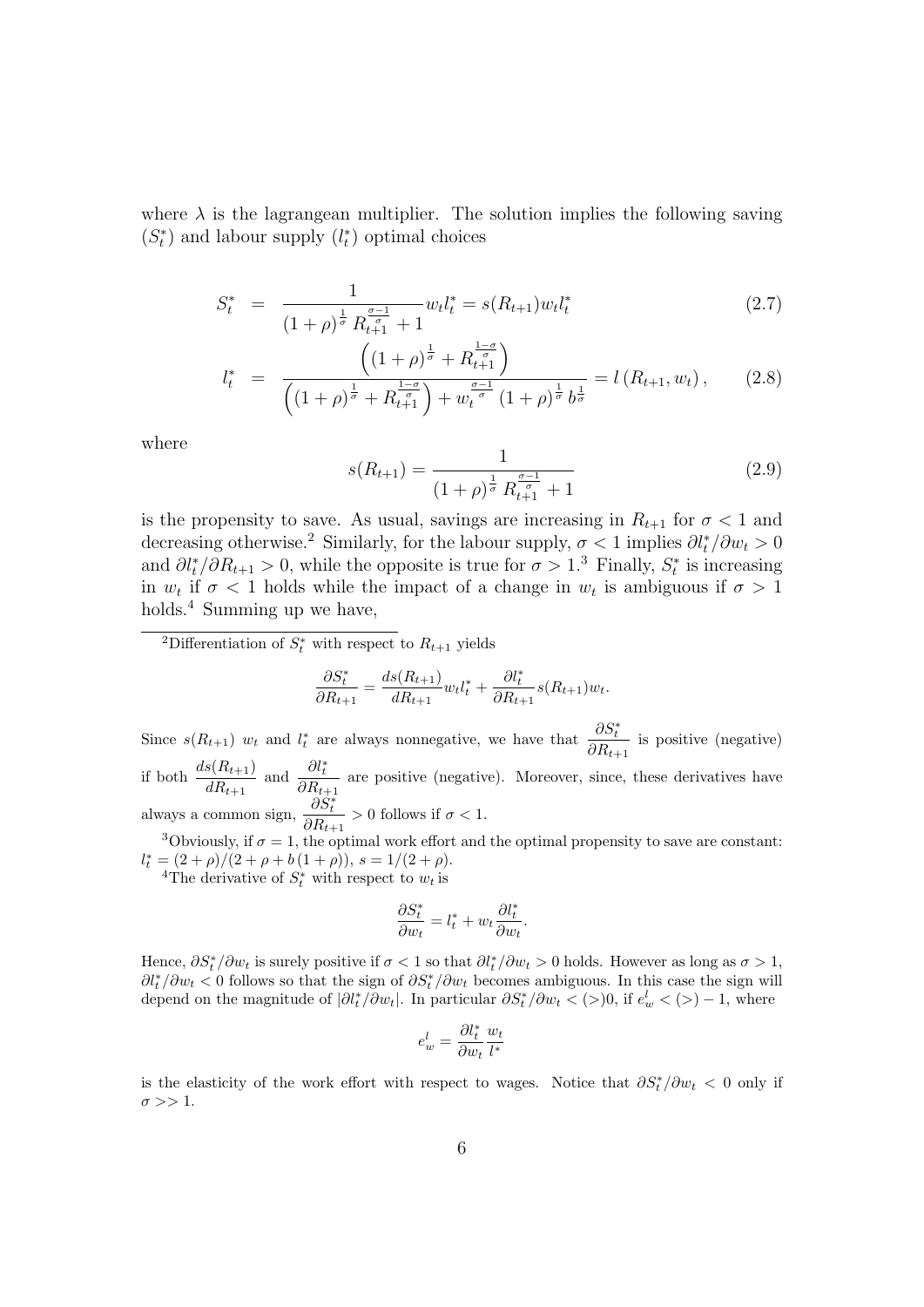$$
S_t^* = \widehat{S}(R_{t+1}^+, \dot{w}_t)
$$
  

$$
l_t^* = l\left(R_{t+1}^+, \dot{w}_t\right)
$$
 if  $\sigma < 1$ 

and

$$
S_t^* = \widehat{S}(R_{t+1}, \hat{w}_t) \n l_t^* = l\left(R_{t+1}, \hat{w}_t\right) \text{ if } \sigma > 1.
$$

### 3. Dynamics and Steady state

In equilibrium  $L_t = N_t l_t$  holds<sup>5</sup>. Hence, output per effective worker,  $Y_t/N_t l_t$ , is equal to  $y_t = f(k_t) = k_t^{\alpha}$ , where  $k_t = K_t/N_t l_t$  is capital per effective worker. The equilibrium values of the interest rate and the wage rate are given by

$$
r_t = \alpha k_t^{\alpha - 1} - \delta \tag{3.1}
$$

$$
w_t = (1 - \alpha) k_t^{\alpha}.
$$
\n
$$
(3.2)
$$

Capital evolves over time according to

$$
K_{t+1} = S_t N_t,\tag{3.3}
$$

which, given expression  $(2.7)$ , implies

$$
(1+n)k_{t+1}l_{t+1} = \frac{1}{(1+\rho)^{\frac{1}{\sigma}}R_{t+1}^{\frac{\sigma-1}{\sigma}}+1}w_t l_t.
$$
\n(3.4)

Substituting for the equilibrium values of  $w_t$  and  $r_{t+1}$  we obtain the following accumulation equation

$$
(1+n)k_{t+1}l_{t+1} = \frac{(1-\alpha)k_t^{\alpha}}{(1+\rho)^{\frac{1}{\sigma}}\left(1+\alpha k_{t+1}^{\alpha-1}-\delta\right)^{\frac{\sigma-1}{\sigma}}+1}l_t.
$$
(3.5)

The equilibrium level of labour supply evolves according to equation (2.8). Hence, the dynamics of the economy is described by the following system

<sup>5</sup>We drop the "∗" for simplicity.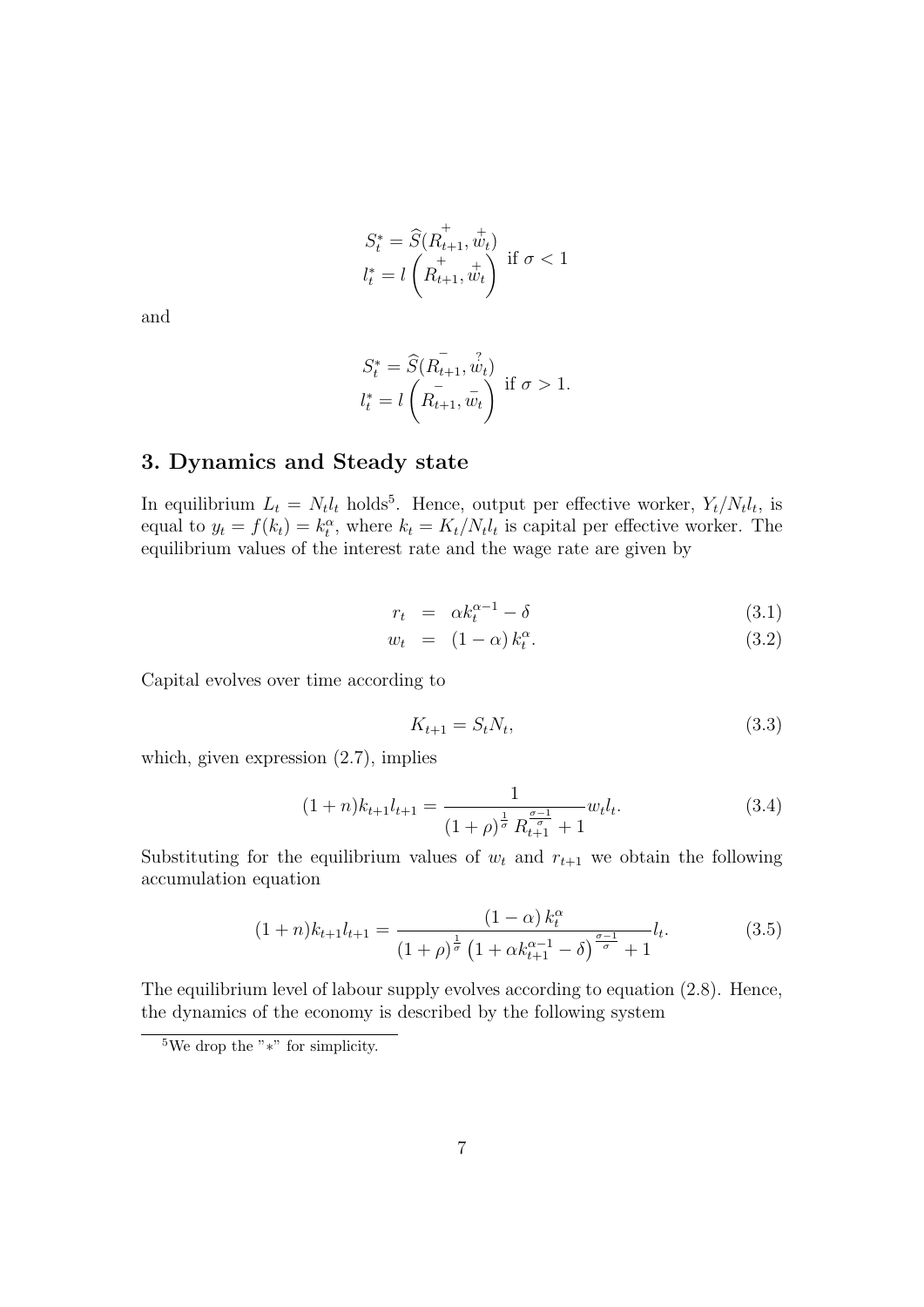$$
k_{t+1} = \frac{l_t (1-\alpha) k_t^{\alpha}}{(1+n) l_{t+1} \left[ (1+\rho)^{\frac{1}{\sigma}} \left( 1 + \alpha k_{t+1}^{\alpha-1} - \delta \right)^{\frac{\sigma-1}{\sigma}} + 1 \right]}
$$
(3.6)

$$
l_{t+1} = \frac{\left(1+\rho\right)^{\frac{1}{\sigma}} + \left(1+\alpha k_{t+2}^{\alpha-1} - \delta\right)^{\frac{1-\sigma}{\sigma}}}{\left(1+\rho\right)^{\frac{1}{\sigma}} + \left(1+\alpha k_{t+2}^{\alpha-1} - \delta\right)^{\frac{1-\sigma}{\sigma}} + \left[\left(1-\alpha\right)k_{t+1}^{\alpha}\right]^{\frac{\sigma-1}{\sigma}}\left[\left(1+\rho\right)b\right]^{\frac{1}{\sigma}}}\tag{3.7}
$$

#### 3.1. Steady state: existence and stability

A dynamic equilibrium is a sequence  ${k_t, l_t}_{t=0}^{\infty}$  that satisfies equations (3.6) and  $(3.7)$  with  $k_0$  exogenously given. Given the accumulation equation  $(3.5)$ , any steady state level of capital  $k$  satisfies

$$
\phi(k) = (1+n)k - \frac{(1-\alpha)k^{\alpha}}{(1+\rho)^{\frac{1}{\sigma}}(1+\alpha k^{\alpha-1}-\delta)^{\frac{\sigma-1}{\sigma}}+1} = 0.
$$
 (3.8)

Notice that in the standard Diamond model,  $k = 0$  is a steady state equilibrium if  $f(0) = 0$ . But, as Nourry (2001) points out, with endogenous labor supply, agents do not work if there is no production so that  $f(k)$  is no longer defined for  $k = 0$ . Thus no trivial steady state exists  $(k = 0)$  and the dynamical system can be such that there is no steady-state equilibrium. Therefore, in order to investigate the existence of steady state values we focus on

$$
\psi(k) = \frac{\phi(k)}{k} = (1+n) - \frac{(1-\alpha)k^{\alpha-1}}{(1+\rho)^{\frac{1}{\sigma}}(1+\alpha k^{\alpha-1}-\delta)^{\frac{\sigma-1}{\sigma}}+1}.
$$
(3.9)

**Proposition 1.** Our economy experiences a unique steady state equilibrium  $k^*$ :  $\psi(k^*) = 0$ . A sufficient condition for this unique steady state to be saddle-point stable is that  $\sigma < 1$ .

*Proof.*  $\psi(k)$  is a continuous function of k for  $k \in (0,\infty)$ . It can be easily verified that

$$
\lim_{k \to \infty} \psi(k) = \lim_{k \to \infty} (1+n) - \frac{(1-\alpha)k^{\alpha-1}}{(1+\rho)^{\frac{1}{\sigma}}(1+\alpha k^{\alpha-1}-\delta)^{\frac{\sigma-1}{\sigma}}+1} = (1+n\text{\textdegree}(3.10))
$$

$$
\lim_{k \to 0} \psi(k) = \lim_{k \to 0} (1+n) - \frac{(1-\alpha)k^{\alpha-1}}{(1+\rho)^{\frac{1}{\sigma}}(1+\alpha k^{\alpha-1}-\delta)^{\frac{\sigma-1}{\sigma}}+1} = -\infty \quad (3.11)
$$

where the second limit, in the case of  $\sigma > 1$ , follows from the application of the Hôpital's rule. Therefore, there exist at least one value of  $k$ , call it  $k^*$ , such that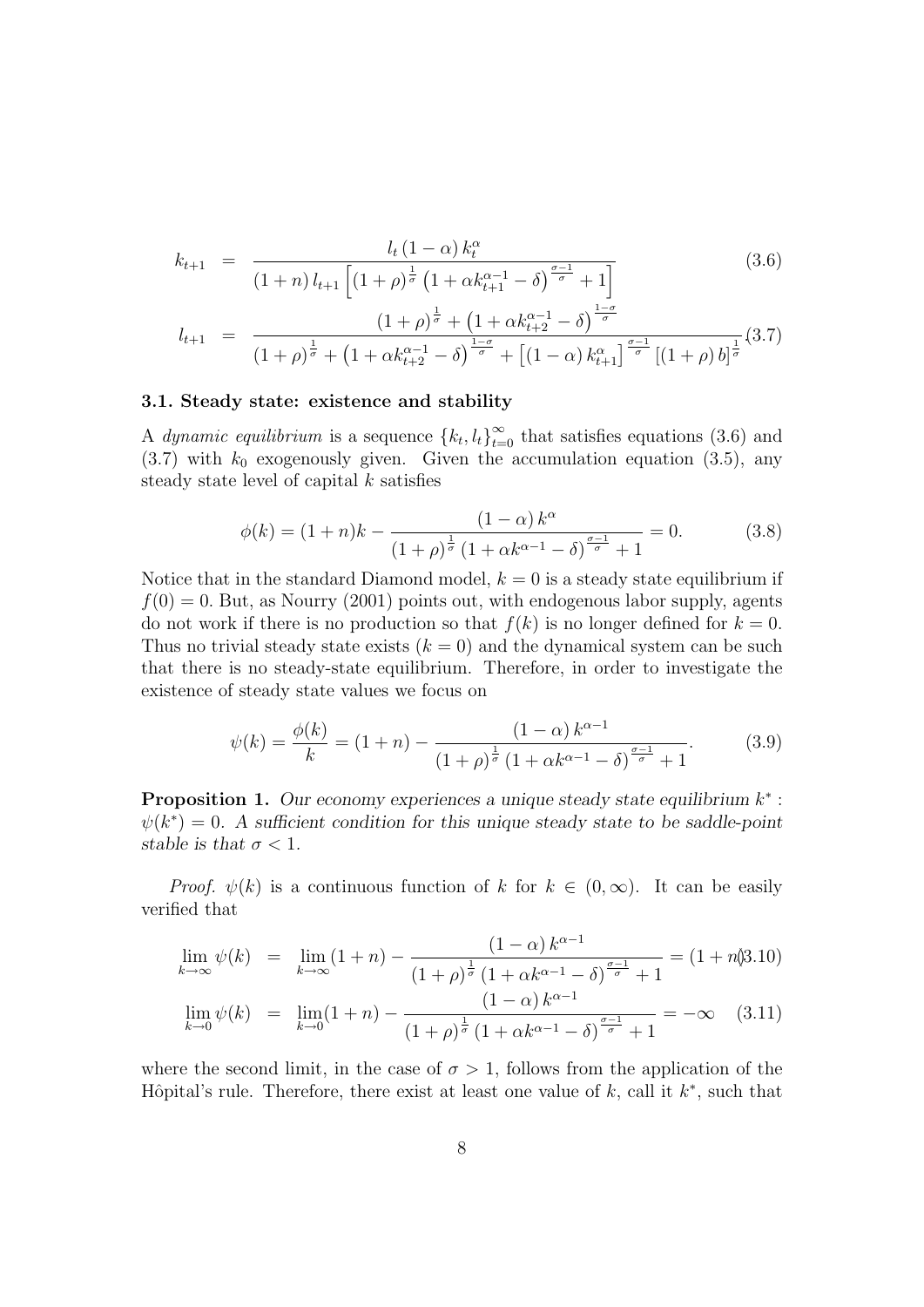$\psi(k^*) = 0$  holds. and our economy admits at least a steady state equilibrium  $k^*$ . As for uniqueness, we only need  $\psi(k)$  to be a monotonic function of k. It can be easily verified that

$$
\psi'(k) = \frac{(1-\alpha)^2 k^{\alpha-2} \left[ \left( \frac{1+\rho}{1+\alpha k^{\alpha-1}-\delta} \right)^{\frac{1}{\sigma}} \left( 1-\delta + \frac{\alpha}{\sigma} k^{\alpha-1} \right) + 1 \right]}{\left[ (1+\rho)^{\frac{1}{\sigma}} \left( 1+\alpha k^{\alpha-1}-\delta \right)^{\frac{\sigma-1}{\sigma}} + 1 \right]^2} > 0 \quad (3.12)
$$

for all  $k \in (0, \infty)$  which directly implies that  $k^*$  is unique

As for stability, Nourry (2001) and Nourry and Venditti (2001) show that if: 1) the utility and production functions satisfy the Inada conditions, 2) present and future consumption are strongly normal goods,  $\mathcal{I}$ ) the elasticity of labor with respect to the rate of interest is positive, then the unique non trivial steady state  $k^* > 0$  is saddle point stable. In our economy, 1) is always satisfied and 2) and 3) are always satisfied for  $\sigma < 1$ .

### 4. Welfare analysis

Since seminal work by Diamond (1965) we are aware of the fact that OLG economies may well suffer of dynamic inefficiency, a situation which, applying the standard golden-rule definition to our model, happens if

$$
k > k^{GR} \equiv \left(\frac{\alpha}{n+\delta}\right)^{\frac{1}{1-\alpha}},\tag{4.1}
$$

where  $k^{GR}$  is the golden rule level of capital labour ratio, i.e. that particular level of k that maximises each generation per-capita consumption, a sufficient condition for individual welfare maximisation when utility depends only on consumption. However, in our model, individual utility depends both on consumption and labour supply. Therefore, labour supply should be taken into account when computing the golden rule for this economy. In particular, whenever all generations carry the same weight in the social welfare function, in order to maximise the steady state utility of each generation, the central planner will choose a pair  $\{k^{GR}, l^{GR}\}.$ In other words, the golden rule for our economy is defined as,  $g = (k^{GR}, l^{GR})$ . Formally, g solves the following problem

$$
\max_{c_1, c_2, l, k} U_t = \frac{1}{1 - \sigma} \left( c_1^{1 - \sigma} + \frac{1}{1 + \rho} c_2^{1 - \sigma} + b(1 - l)^{1 - \sigma} \right) \tag{4.2}
$$
  
s.t.  $c_1 + \frac{c_2}{1 + n} = l(k^{\alpha} - k(n + \delta))$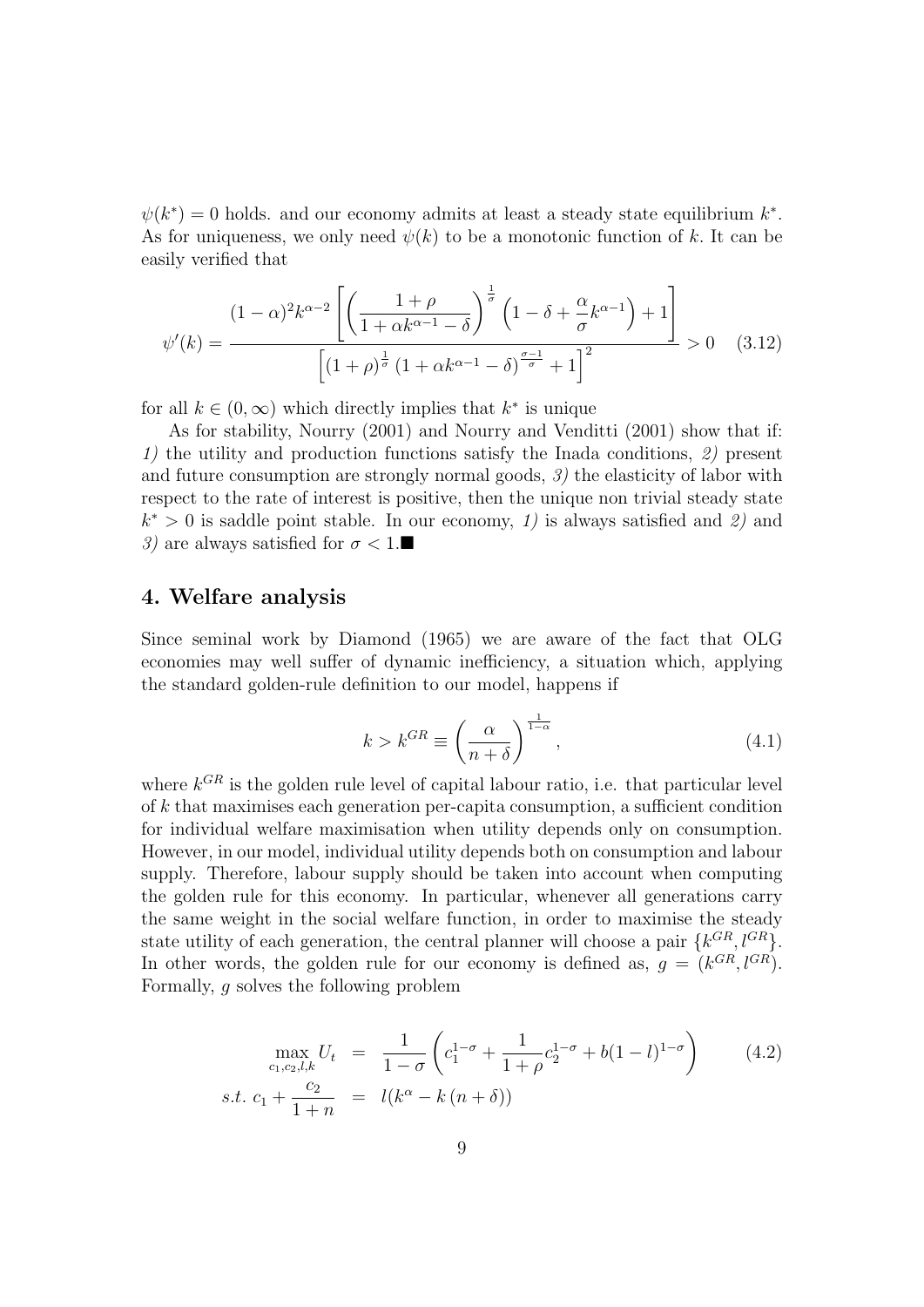where the steady-state resource constraint has been derived by imposing the steady-state conditions on the following aggregate constraint

$$
(1 - \delta)K_t + K_t^{\alpha} L_t^{1 - \alpha} = K_{t+1} + c_{1t} N_t + c_{2t} N_{t-1}.
$$
\n(4.3)

The lagrangean expression for the above problem is

$$
L = \frac{1}{1 - \sigma} \left( c_1^{1 - \sigma} + \frac{1}{1 + \rho} c_2^{1 - \sigma} + b(1 - l)^{1 - \sigma} \right) + \lambda [l(k^{\alpha} - k(n + \delta)) - c_1 - \frac{1}{1 + n} c_2]
$$
\n(4.4)

where  $\lambda$  is a lagrangean multiplier. Accordingly, the centralised solution implies

$$
k^{GR} = \left(\frac{\alpha}{n+\delta}\right)^{\frac{1}{1-\alpha}}
$$
\n(4.5)

$$
l^{GR} = \frac{\left(1+\rho\right)^{\frac{1}{\sigma}} + \left(1+n\right)^{\frac{1-\sigma}{\sigma}}}{\left(1+\rho\right)^{\frac{1}{\sigma}} + \left(1+n\right)^{\frac{1-\sigma}{\sigma}} + \left[\left(1-\alpha\right)\left(\frac{\alpha}{n+\delta}\right)^{\frac{\alpha}{1-\alpha}}\right]^{\frac{\sigma-1}{\sigma}} \left[b\left(1+\rho\right)\right]^{\frac{1}{\sigma}}}
$$
\n
$$
(4.6)
$$

4.1. How does labour supply behave getting closer to the golden rule? The steady state values for  $k$  and  $l$  in the decentralised economy are

$$
k = \frac{(1 - \alpha) k^{\alpha}}{(1 + n) (1 + \rho)^{\frac{1}{\sigma}} (1 + \alpha k^{\alpha - 1} - \delta)^{\frac{\sigma - 1}{\sigma}} + 1}
$$
(4.7)

$$
l = \frac{(1+\rho)^{\frac{1}{\sigma}} + (1+\alpha k^{\alpha-1}-\delta)^{\frac{1-\sigma}{\sigma}}}{(1+\rho)^{\frac{1}{\sigma}} + (1+\alpha k^{\alpha-1}-\delta)^{\frac{1-\sigma}{\sigma}} + [(1-\alpha) k^{\alpha}]^{\frac{\sigma-1}{\sigma}} [b(1+\rho)]^{\frac{1}{\sigma}}}
$$
(4.8)

A comparison with the expressions (4.5) and (4.6) suggests that, as in the standard Diamond model, it is not guaranteed that the decentralised economy will spontaneously reach the *golden age* (Phelps, 1961). Also, in our model, for any  $k \neq k^{GR}$ , the agents will generally choose a level of labour supply l which is different from  $l^{GR}$ . However, l is a function of k such that if  $k = k^{GR}$ , then  $l(k^{GR}) = l^{GR}$  follows. Therefore, setting k to its golden rule level is a sufficient condition for the economy to reach *golden age:*  $g = (k^{GR}, l^{GR})$ .

Imagine a stationary economy which is not in its golden age, i.e.  $(k, l) \neq q$ . We then face the question of under which conditions is the golden rule level of labour is higher or lower than the steady state level reached by the decentralised economy.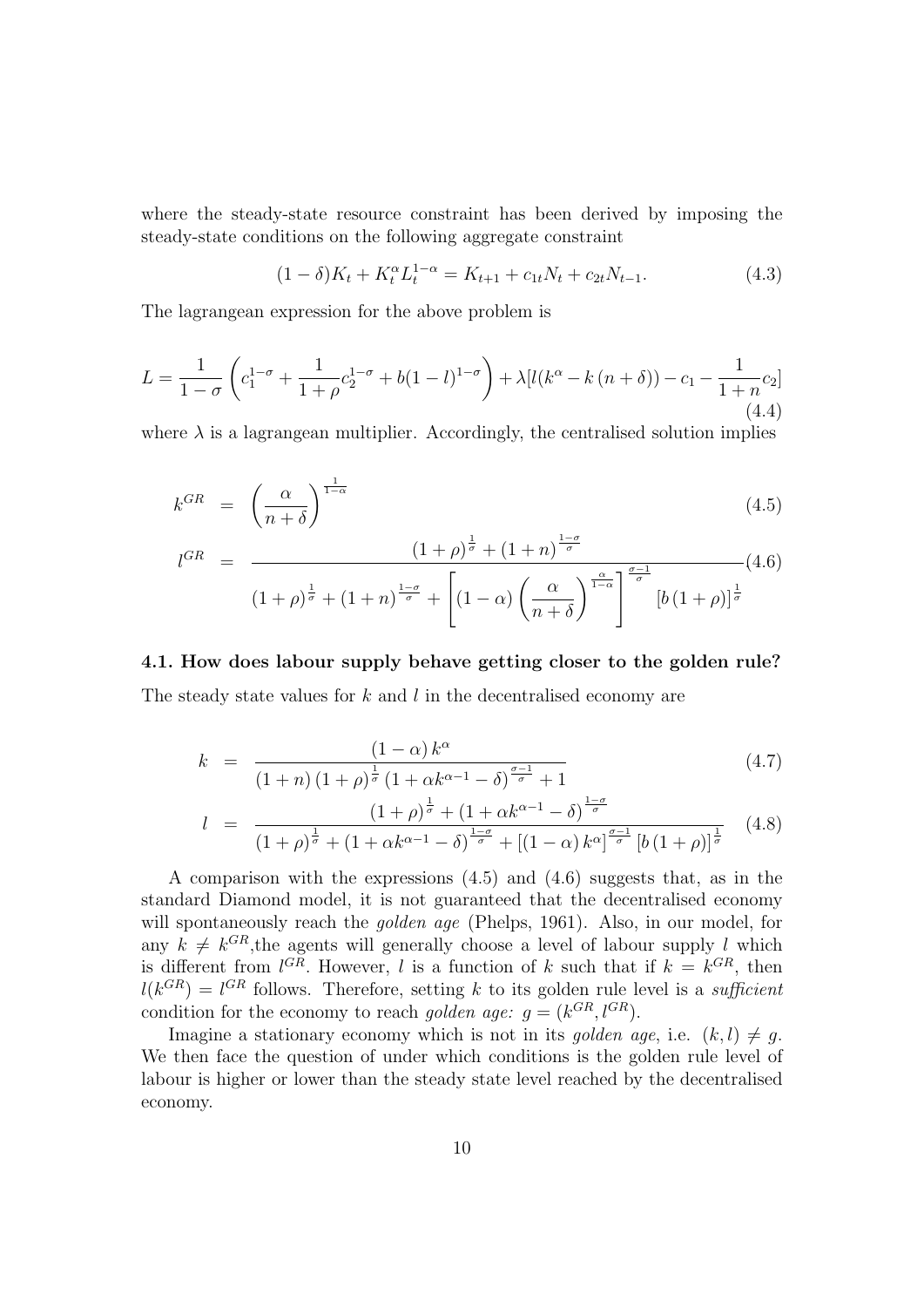The aim of the first question is to investigate whether individuals work more or less than in the golden age, given the steady state level of capital k. In particular how does the steady state level of labour supply l compare with the golden rule level  $l^{GR}$  assuming that k is respectively greater (dynamic inefficiency) or lower than  $k^{GR}$ ? In other words, we are interested in distinguishing between the cases in which welfare maximisation is associated with a reduction in the level of labour supply as opposed to situations in which the reverse is true.

Let us concentrate on the first issue. In steady state,  $l(k) = l(R(k), w(k)),$ (see equation  $(4.8)$ ). Therefore, the labour supply l changes with k according to

$$
l_k(k) = l_w(k)\frac{dw}{dk} + l_R(k)\frac{dR}{dk},
$$
\n(4.9)

where  $l_w(k)$  and  $l_R(k)$  are the partial derivatives of l with respect to w and R respectively, evaluated at steady state, implying that

$$
l_k(k) \geq 0 \Leftrightarrow \frac{dw}{dk} / \frac{dR}{dk} \geq -\frac{l_R(k)}{l_w(k)}.\tag{4.10}
$$

Given equation (4.8), we have

$$
l_w(k) = \frac{\left(\frac{1-\sigma}{\sigma}\right)w(k)^{-\frac{1}{\sigma}}\left[b(1+\rho)\right]^{\frac{1}{\sigma}}\left[(1+\rho)^{\frac{1}{\sigma}}+R(k)^{\frac{1-\sigma}{\sigma}}\right]}{\left[1+\rho)^{\frac{1}{\sigma}}+R(k)^{\frac{1-\sigma}{\sigma}}+w(k)^{\frac{\sigma-1}{\sigma}}\left[b(1+\rho)\right]^{\frac{1}{\sigma}}\right]^2}
$$

$$
l_R(k) = \frac{\left(\frac{1-\sigma}{\sigma}\right)w(k)^{\frac{\sigma-1}{\sigma}}\left[b(1+\rho)\right]^{\frac{1}{\sigma}}R(k)^{\frac{1-2\sigma}{\sigma}}}{\left[(1+\rho)^{\frac{1}{\sigma}}+R(k)^{\frac{1-\sigma}{\sigma}}+w(k)^{\frac{\sigma-1}{\sigma}}\left[b(1+\rho)\right]^{\frac{1}{\sigma}}\right]^2}.
$$

By substituting for  $l_w$  and  $l_R$  we can re-write condition (4.10) as

$$
\varepsilon_{w,k} \geqslant \varepsilon_{R,k} s(R(k))\tag{4.11}
$$

where

$$
\varepsilon_{w,k} = \left| \frac{dw}{dk} \cdot \frac{k}{w(k)} \right|
$$

$$
\varepsilon_{R,k} = \left| \frac{dR}{dk} \cdot \frac{k}{R(k)} \right|
$$

$$
s(R(k)) = \frac{R(k)^{\frac{1-\sigma}{\sigma}}}{(1+\rho)^{\frac{1}{\sigma}} + R(k)^{\frac{1-\sigma}{\sigma}}}
$$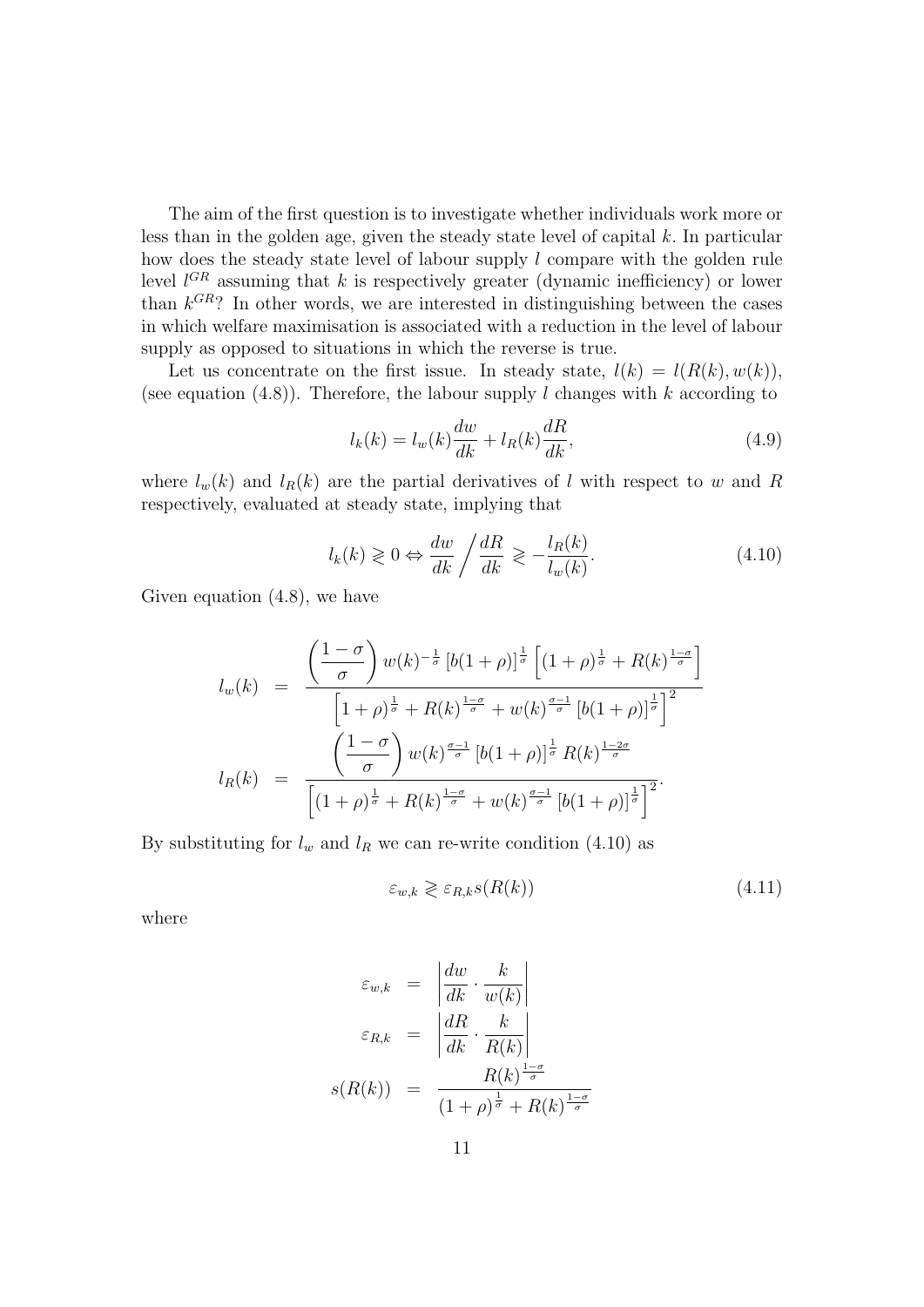Note that, in condition (4.11 ), the LHS measures the relative change of the labour income, while the RHS measures the relative change of the value of fraction of labour income saved. Hence, the condition can be interpreted as follows. If, following a marginal positive change in k,  $\varepsilon_{w,k} - \varepsilon_{R,k} s(R(k)) > 0$ , this implies that the relative change in labour income (due to the increase in  $w(k)$ ), net of the negative relative change in the value of savings per unit of income (due to the reduction of  $R(k)$ , is positive. Accordingly, individuals work more since leisure has become more expensive. Interestingly, as long as  $\varepsilon_{w,k} - \varepsilon_{R,k} s(R(k)) < 0$ , for the very same reason, individuals will work less, as the relative change in labour income net of the interest rate effect on savings is negative, which implies that leisure is now cheaper. Hence, if k moves toward  $k^{GR}$  due to exogenous changes in the relevant parameters, individuals find leisure more valuable, and hence they are willing to work less. The crucial task becomes then to check for which values of the relevant parameters, condition  $(4.10)$  is satisfied with the " $\lt$ " sign and with the " $>$ " sign. We can state the following

**Proposition 1.** (i) For  $\alpha >$ 1  $\frac{1}{2}$  we have  $l_k > 0$  for all  $k \in [0, \infty)$ . (ii) for  $\alpha < \frac{1}{2}$ 2 and  $\sigma$  < 1 then there is always a unique k' such that  $l_k$  < 0 for  $k \in [0, k')$  and  $l_k > 0$  for  $k \in [k', \infty)$ .

*Proof.* Substituting for the equilibrium values of w and  $R$ , condition (4.10), considered only with the " $\lt$ " sign, can be re-written as

$$
s(k) \equiv \frac{1}{(1+\rho)^{\frac{1}{\sigma}} \left(1 + \alpha k^{\alpha - 1} - \delta\right)^{\frac{\sigma - 1}{\sigma}} + 1} > \frac{1 + \alpha k^{\alpha - 1} - \delta}{(1 - \alpha)k^{\alpha - 1}} = v(k). \tag{4.12}
$$

Note that, by definition, the saving rate  $s(k) \in (0,1)$  and since we have

$$
\lim_{k \to 0} v(k) = \frac{\alpha}{(1 - \alpha)}
$$
  

$$
\lim_{k \to \infty} v(k) = \infty
$$

then a necessary condition for the above inequality to hold is  $\alpha$ 1 2  $(part i).$ Moreover we have

$$
lim_{k \to \infty} s(k) = \frac{1}{(1+\rho)^{\frac{1}{\sigma}} (1-\delta)^{\frac{\sigma-1}{\sigma}} + 1}
$$
(4.13)

$$
lim_{k \to 0} s(k) = \begin{cases} 1 \text{ for } \sigma < 1 \\ 0 \text{ for } \sigma > 1 \end{cases}
$$
 (4.14)

And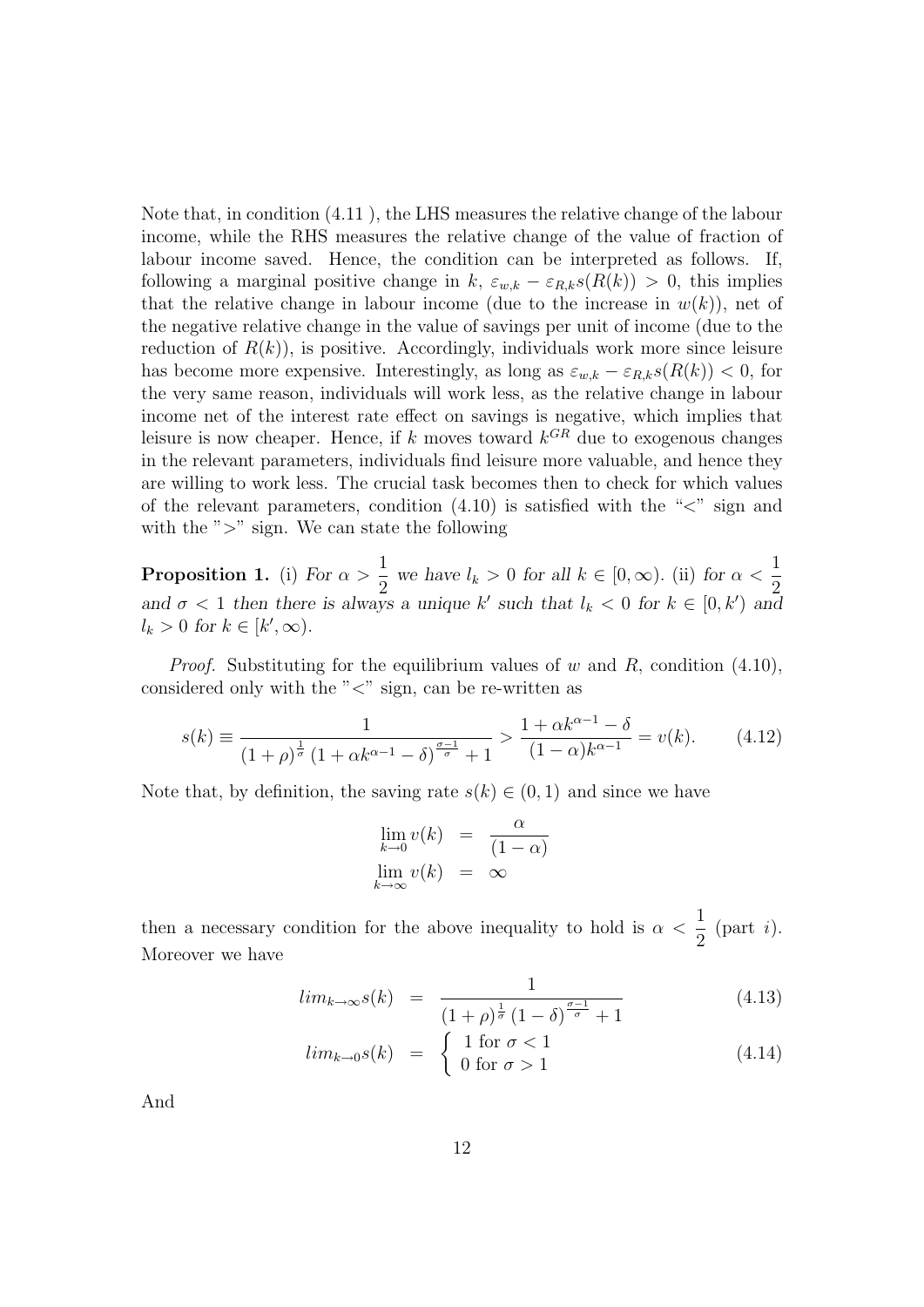$$
s'(k) < 0 \ \forall k \in [0, \infty) \text{ for } \sigma < 1
$$
\n
$$
s'(k) > 0 \ \forall k \in [0, \infty) \text{ for } \sigma > 1.
$$
\n
$$
\tag{4.15}
$$

Since it can be easily verified that  $v'(k)$  is always positive, for  $\sigma < 1$  such behaviour of the functions  $s(k)$  and  $v(k)$  directly leads to the results described in part ii of the proposition.

Given the above proposition, we can analyse how labour supply behaves as the economy gets closer to the golden rule depending on whether the decentralised steady state equilibrium implies dynamic efficiency or not. In doing so, we focus on the most relevant case in which labour supply is increasing in wages, i.e.  $\sigma < 1$ .

It should be noted that, as a general principle, a dynamically efficient economy, i.e. an economy with  $k_t = k \lt k^{GR}$ , can be brought closer to the golden rule (and more specifically at the golden rule) by discouraging consumption of the current generation (via taxation for instance) to such an extent that  $k_{t+1} = k^{GR}$ . Such policy would have a beneficial effect on the welfare of all future generations at the expenses of the current generation. It is clear that such policy does not constitute a Pareto improvement. However, Pareto criterion is very stringent and it can be shown<sup>6</sup> that some degree of intervention to bring k closer to  $k^{GR}$  is generally desirable unless no-weight is assigned to future generations. As for the case of dynamic inefficiency,  $k_t = k > k^{GR}$ , it is a well established result that all generations, including the present, can be made better off, and actually reach the maximum welfare, by means of an intergenerational transfer-scheme such that  $k = k^{GR}$ .

## 4.1.1. a) The economy is dynamically efficient,  $k < k^{GR}$ .

In this case, with labour supply increasing in wages ( $\sigma < 1$ ), we have the following sub-cases:

a1. if  $k < k^{GR} < k'$  then  $l > l^{GR}$ 

a2. if 
$$
k' < k < k^{GR}
$$
 then  $l < l^{GR}$ 

a3. if  $k < k' < k^{GR}$  then there is no clear relationship between l and  $l^{GR}$ .

Therefore  $a_1$  is a situation in which getting closer to the golden rule implies a spontaneous reduction of labour supply (we desire a shorter working-week). In case a2, by contrast, a longer working-week makes us the most happy. In case a3 no clear cut conclusions can be drawn. Whether we prefer to work less or more as we move toward the golden age depends on very specific and less robust combinations of the-values of the relevant parameters.

 $6$ See Pagano and Jappelli (1999).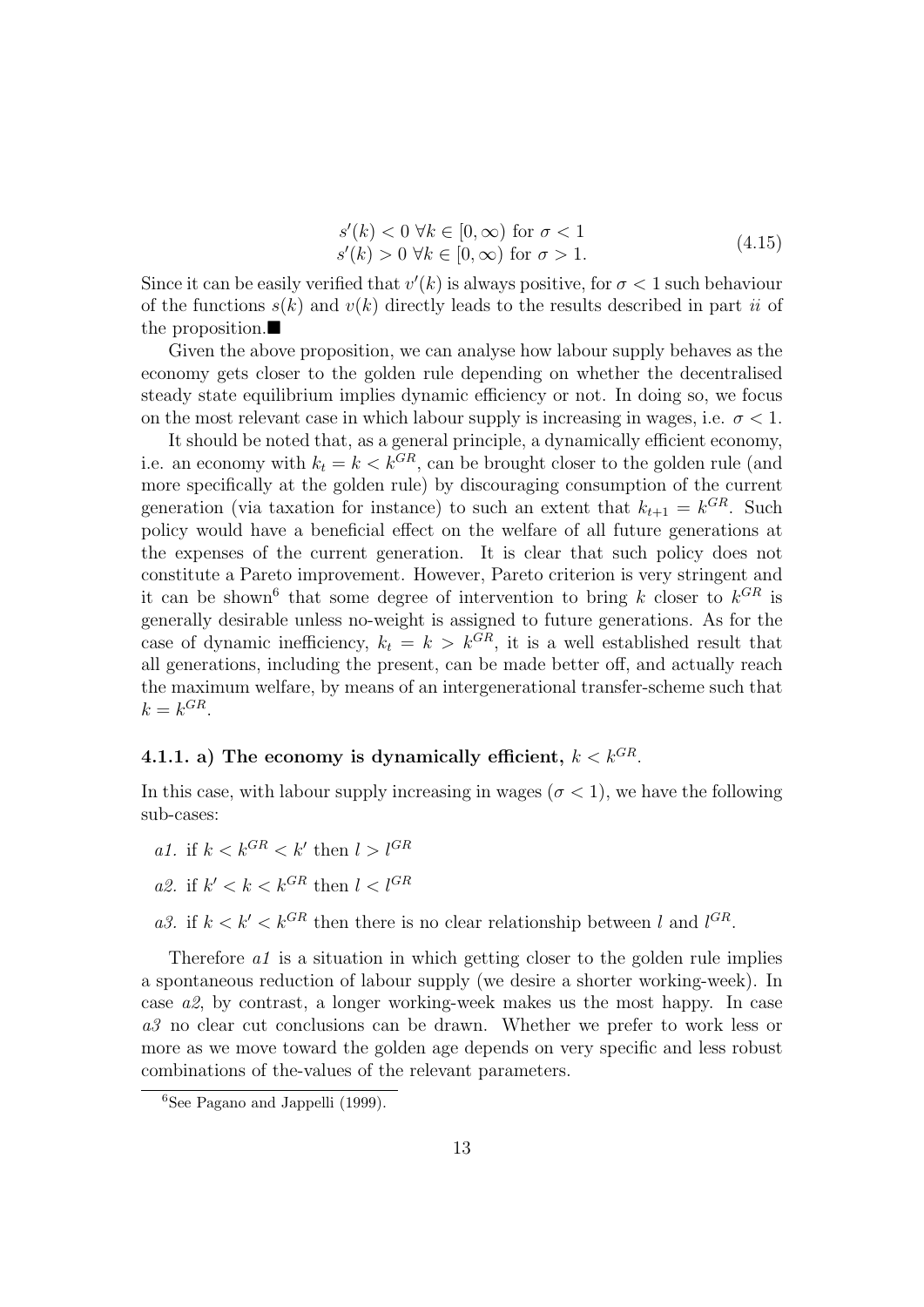- 4.1.2. b) The economy is dynamically inefficient,  $k^{GR} < k$ .
	- b1. if  $k^{GR} < k < k'$  then  $l < l^{GR}$
	- b2. if  $k' < k^{GR} < k$  then  $l > l^{GR}$
	- b3. if  $k^{GR} < k' < k$  then there is no clear relationship between l and  $l^{GR}$ .

Therefore, under dynamic inefficiency, getting closer to the golden rule motivates a shorter-working week in case  $b2$ . The opposite is true in case  $b1$ , while no striking conclusions can be reached in case b3.

### 4.2. Leisure vs. labour supply as the economy approaches the golden age

We focus now on the cases in which, surely, we "want more time", that is, cases a1 and  $b2$ <sup>7</sup>. We need to compare  $k$ <sup>GR</sup> and  $k'$  in order to be able to say whether individuals would like to work more or less as the economy moves toward the golden age, where we recall that  $l > l^{GR}$  is obtained under dynamic efficiency if  $k^{GR} < k'$  while, under dynamic inefficiency, if  $k^{GR} > k'$ . Noting that  $s(k^{GR}) > ($  $(1 + \alpha k^{GR\alpha - 1} - \delta/(1 - \alpha)k^{GR\alpha - 1})$  if and only if  $k^{GR} < (>)k'$  provides an indirect and yet effective way of checking whether  $k' > (\langle k^{GR} \rangle$ . By substituting for the value of  $k^{GR}$  given equation  $(4.5)$  we obtain

$$
s(k^{GR}) \equiv \frac{1}{\left(1+\rho\right)^{\frac{1}{\sigma}}\left(1+n\right)^{\frac{\sigma-1}{\sigma}}+1} \gtrless \frac{\alpha\left(1+n\right)}{\left(1-\alpha\right)\left(n+\delta\right)},\tag{4.16}
$$

According to this inequality, under dynamic efficiency, we need more time for leisure if, other things being equal, the golden rule propensity to save is sufficiently high. By contrast, under dynamic inefficiency, in order for a reduction of the working time to be welfare improving, the golden rule propensity to save has to be sufficiently low. Calibrating this condition according to the parameter-values suggested by Barro and Sala-i-Martin (1999),  $n = 0.35$ ,  $\delta = 0.78$ ,  $\rho = 0.82$ , and for  $\sigma = 0.9$ , we find  $s(k^{GR}) = 0.347$ , implying that condition (4.16) is satisfied if and only if  $\alpha$  < 0.225 (see Table 1) which corresponds to a labour share greater than 0.775. With full capital depreciation and imposing an annual growth rate of 2%, i.e.  $n = 0.82$  and an annual subjective discount rate of 1%, i.e.  $\rho = .35$ , yields  $s(k^{GR}) = 0.434$ , so that condition 4.16) holds for  $\alpha < 0.303$ , which corresponds to a labour share than greater than 0.697, (see Table 1). These numerical examples suggest that, under dynamic efficiency, agents might work too much compared to the golden rule level of labour supply if and only if the labour share of income

 $^{7}$ Notice that, if we trust in Abel et al. (1989), case a appears as the most relevant one.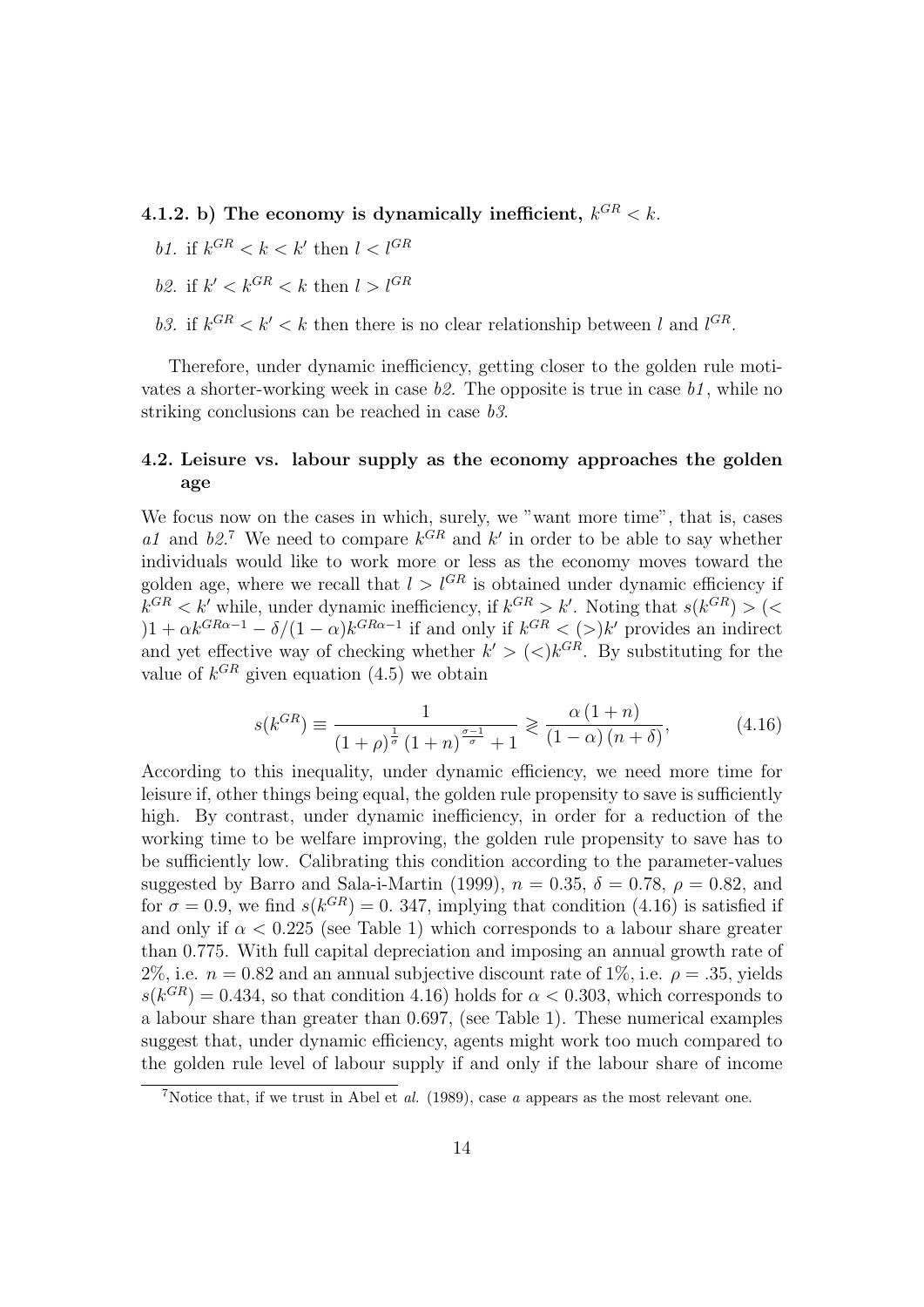is around 70%, while the opposite would be true if the economy is dynamically inefficient. As shown by Bentolilla and Saint-Paul (1999), the labour share in OECD countries has been varying substantially both through time and across countries. In the UK for instance, it has been fluctuating around a stable level of roughly 71%. This is very much in line with the "growth stylised fact" about the constancy of labour share through time. Evidence from other countries is, however, quite different from the UK case. For example, Sweden average labour share goes from 69.7 in the seventies up to 72.6 in the 90s; in Italy it ranges from 67.1 in the 70s to 62.6 in the 90s; while France (similarly to what happened in Germany) had  $67.6$  in the  $70s$ ,  $71.7$  in the  $80s$  and  $62.4$  in the  $90s$ .

In our view, these data suggest that for these countries, assuming they are dynamically effiicent, there is some room for condition (4.16) to be satisfied. Therefore, we believe that, more generally, an more accurate empirical investigation is needed in order to evaluate whether the condition actually holds for developed countries, as well as to assess whether these countries are moving toward the golden rule. This evidence is crucial to argue in favour or against a reduction of the working-week length on the dynamic efficiency grounds we analysed in this paper.

|                  |        | $\delta = 0.78$        |          | $\delta = 0.9$         |          | $\delta=1$             |          |
|------------------|--------|------------------------|----------|------------------------|----------|------------------------|----------|
| $\boldsymbol{n}$ | $\rho$ | $s(k^{\overline{GR}})$ | $\alpha$ | $s(\overline{k^{GR}})$ | $\alpha$ | $s(k^{\overline{GR}})$ | $\alpha$ |
| 0.35             | 0.82   | 0.347                  | 0.225    | 0.347                  | 0.243    | 0.347                  | 0.258    |
| 0.57             | 0.82   | 0.351                  | 0.232    | 0.351                  | 0.248    | 0.351                  | 0.26     |
| 0.82             | 0.82   | 0.355                  | 0.238    | 0.355                  | 0.252    | 0.355                  | 0.262    |
| 0.35             | 0.57   | 0.385                  | 0.244    | 0.385                  | 0.263    | 0.385                  | 0.278    |
| 0.57             | 0.57   | 0.389                  | 0.251    | 0.389                  | 0.267    | 0.389                  | 0.280    |
| 0.82             | 0.57   | 0.393                  | 0.257    | 0.393                  | 0.271    | 0.393                  | 0.282    |
| 0.35             | 0.35   | 0.426                  | 0.263    | 0.426                  | 0.283    | 0.426                  | 0.299    |
| 0.57             | 0.35   | 0.43                   | 0.270    | 0.43                   | 0.287    | 0.43                   | 0.301    |
| 0.82             | 0.35   | 0.434                  | 0.276    | 0.434                  | 0.291    | 0.434                  | 0.303    |

Table 1: Golden rule propensity to save and critical values of  $\alpha$ :

### 5. Conclusion

As shown by Samuelson (1958) and Diamond (1965), market economies might fail to reach the long run optimal level of the stock of accumulable inputs despite of being populated by utility maximisers agents. Introducing utility considerations which lead to abandoning the standard assumption of inelastic labour endogenous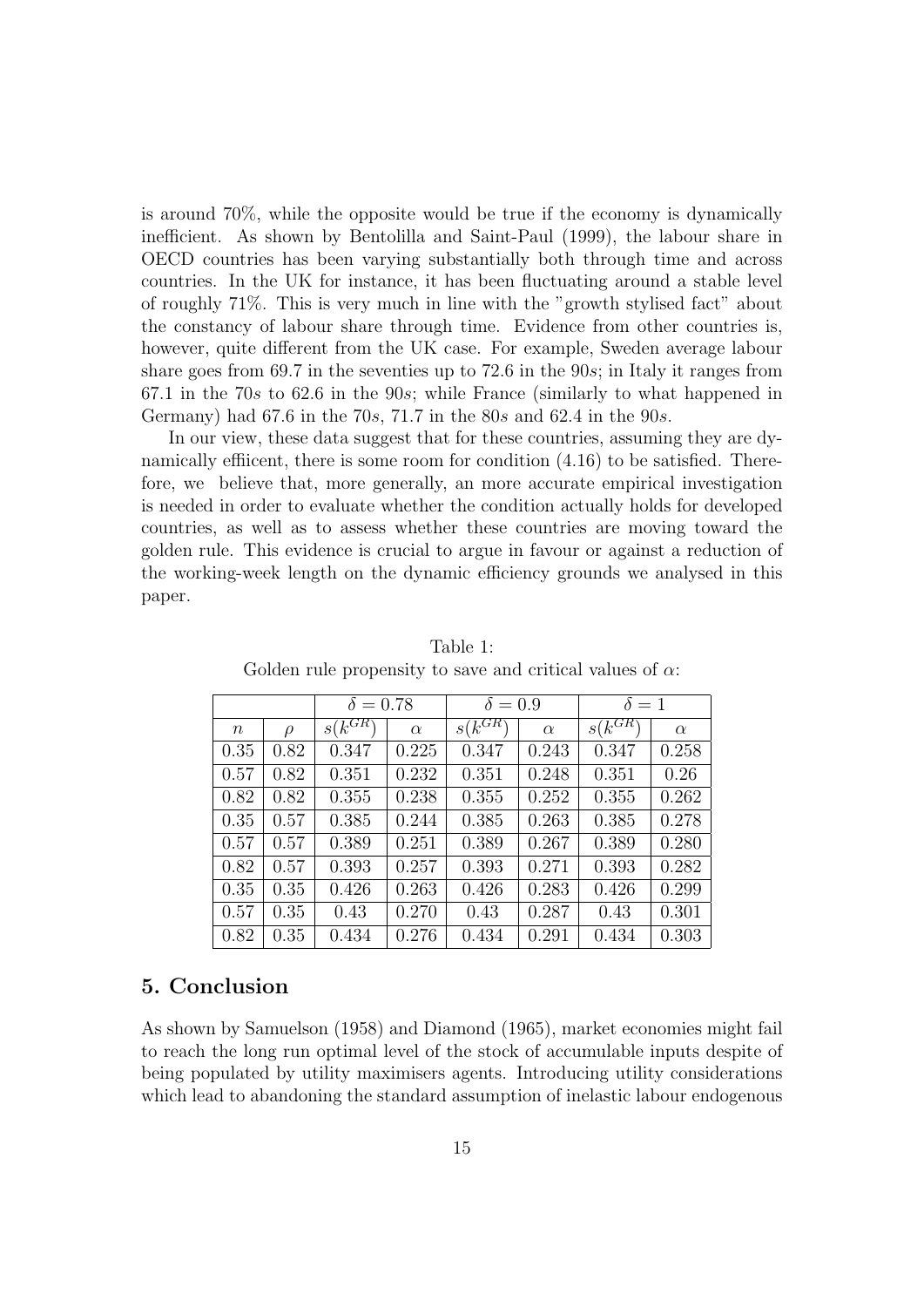labour supply raises a number of questions like for instance, what is the golden rule level of labour supply and how much do agent decide to work in long run situations in which the stock of accumulable inputs differs from its golden rule level. This paper provides a prime attempt to answer these questions by focusing on a standard OLG model where physical capital and labour are the two only inputs, the economy is perfectly competitive, and agents decide how much to work. Our findings are that: i. the golden rule level of work effort is a function of the golden rule level of capital; whenever the steady state level of capital differs from its golden rule level, agents work either too much or too little compared to the golden rule. In particular, starting from a situation of dynamic efficiency and assuming preferences such that labour supply increases in the level of wages, agents work more than they would in the *Golden Aqe* if the labour share of output is, other things equal, sufficiently high or, from another perspective, if the golden rule level of the propensity to save is, ceteris paribus, sufficiently high. Symmetrically, whenever the economy is dynamic inefficient, they might work too much provided the propensity to save evaluated at the golden age, is below some critical threshold, or if, other things equal, the labour share of output is sufficiently low. Both cases seem of some interest as they arise for plausible alternative combinations of the parameters. These conclusions seem to have some potential implications for the 35 working- hours debate in Europe. In this respect we believe that more accurate evidence is needed on the labour income share of European countries as well as on whether these countries are moving toward the golden age or not, in order to evaluate whether we should argue in favour or against a reduction in the working-week lenght on the basis of the simple dynamic efficiency analysis we developed in this paper. Finally, more work needs to be done, relaxing some of the assumptions of the standard Diamond model, to understand under what conditions, if any, labour supply could become a policy instrument to induce dynamic efficiency.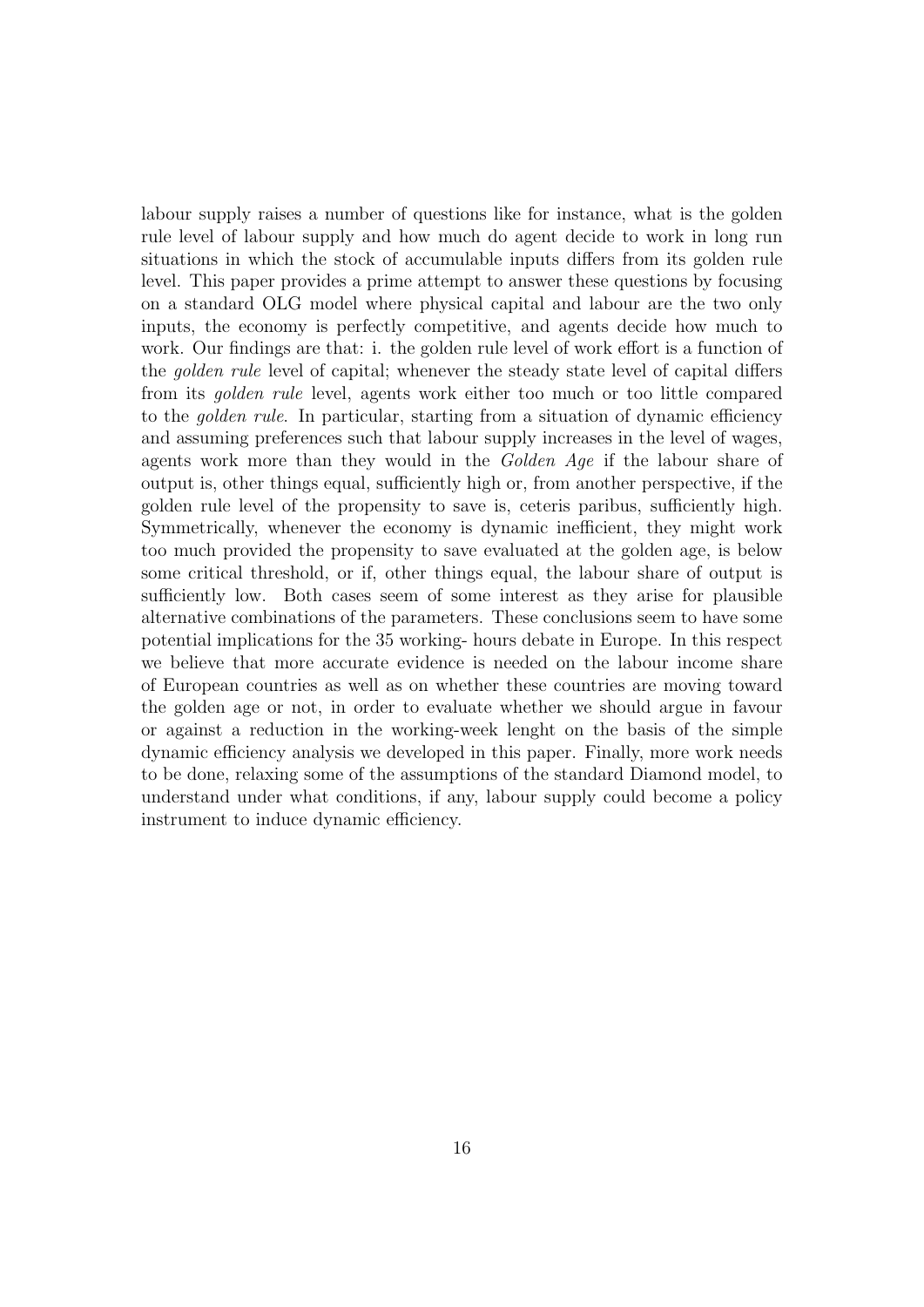### References

- [1] Abel A., Mankiw N.G., Summers L.H., Zeckhauser R.J., 1989, "Assessing Dynamic Efficiency: Theory and Evidence", The Review of Economic Studies 56, 1-20.
- [2] Barro R., Sala-i-Martin N., 1999, Economic Growth, Mc Graw-Hill, NY.
- [3] Bentolilla S., Saint-Paul G., 1999, "Explaining movements in the labour share", CEMFI Working Paper, n. 9905.
- [4] Blanchard O., Fischer S., 1989, Macroeconomic Lectures, MIT Press.
- [5] Diamond P., 1965, "National Debt in a Neoclassical model", American Economic Review, 55, 1126-1150.
- [6] Duranton G., 2001, "Endogenous labor supply, growth and overlapping generations", Journal of Economic Behaviour and Organization, 44, 295-314.
- [7] Evans J.M., Lippoldt D.C., Marianna P., 2001, "Trends in working hours in OECD countries", DEELSA/ELSA Occasional Paper no. 45.
- [8] Feldstein M.S., Summers L., 1977, "Is the rate of profit falling?, Brooking Papers in Economic Activity, 211-227.
- [9] Hansen G., 1985, Indivisible labor supply and the business cycle, Journal of Monetary Economics, 16, 309-325.
- [10] Ibbotson R.G, 1987, "Stock, bonds, bills and inflation: Market results for 1926-1986. 1987 Yearbook. (Chicago, R.G. Ibbotson Associate, Inc.)
- [11] Jappelli T., Pagano M., 1994, "Saving, Growth and Liquidity Constraint", Quarterly Journal of Economics, 109, 83-109.
- [12] Jappelli T., Pagano M., 1999, "On the Welfare Effects of Liquidity Constraints", 410-430.
- [13] Kingston G., 2000, "Efficient timing of retirement", Review of Economic Dynamics, 3, 831-840.
- [14] Lucas R.E., Rapping L., 1969, "Real Wages, Employment and Inflation", Journal of Political Economy,77, 721-754.
- [15] Maddison A., 1991, Dynamic Forces in Capitalist Development, Oxford University Press, Oxford.